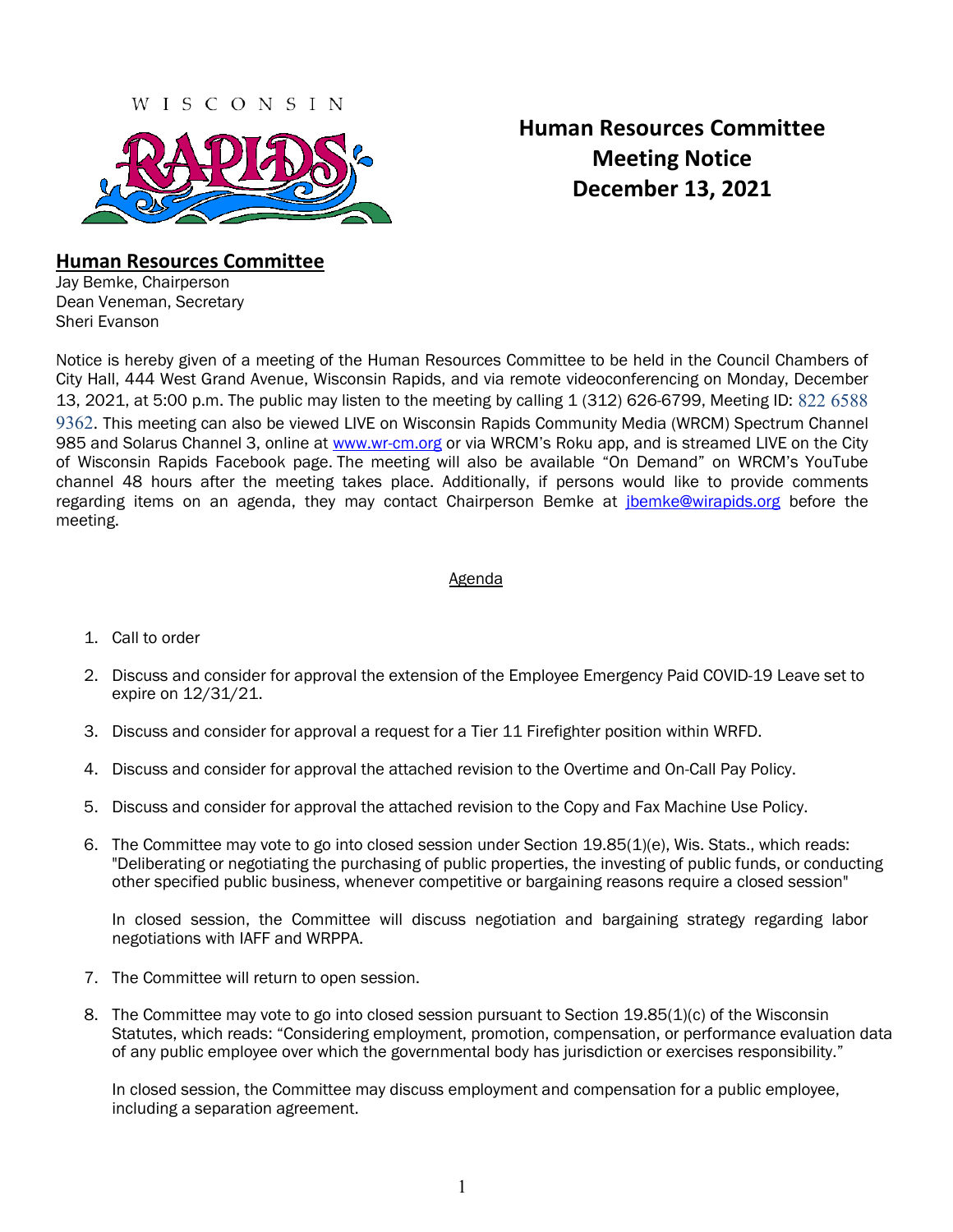- 9. The Committee will return to open session.
- 10. The Committee may take action in open session regarding employment and compensation for an employee, and a separation agreement.
- 11. Consider the status of the Public Works Director position and its possible elimination.
- 12. Discuss and consider for approval a request from Mayor Blaser for an organizational restructure of the Department of Public Works. See attached.
- 13. Adjournment.

The City of Wisconsin Rapids encourages participation from all its citizens. If participation at any public meeting is not possible due to a disability, notification to the city clerk's office at least 48 hours prior to the scheduled meeting is encouraged to make the necessary accommodations. Call the clerk at (715) 421-8200 to request accommodations.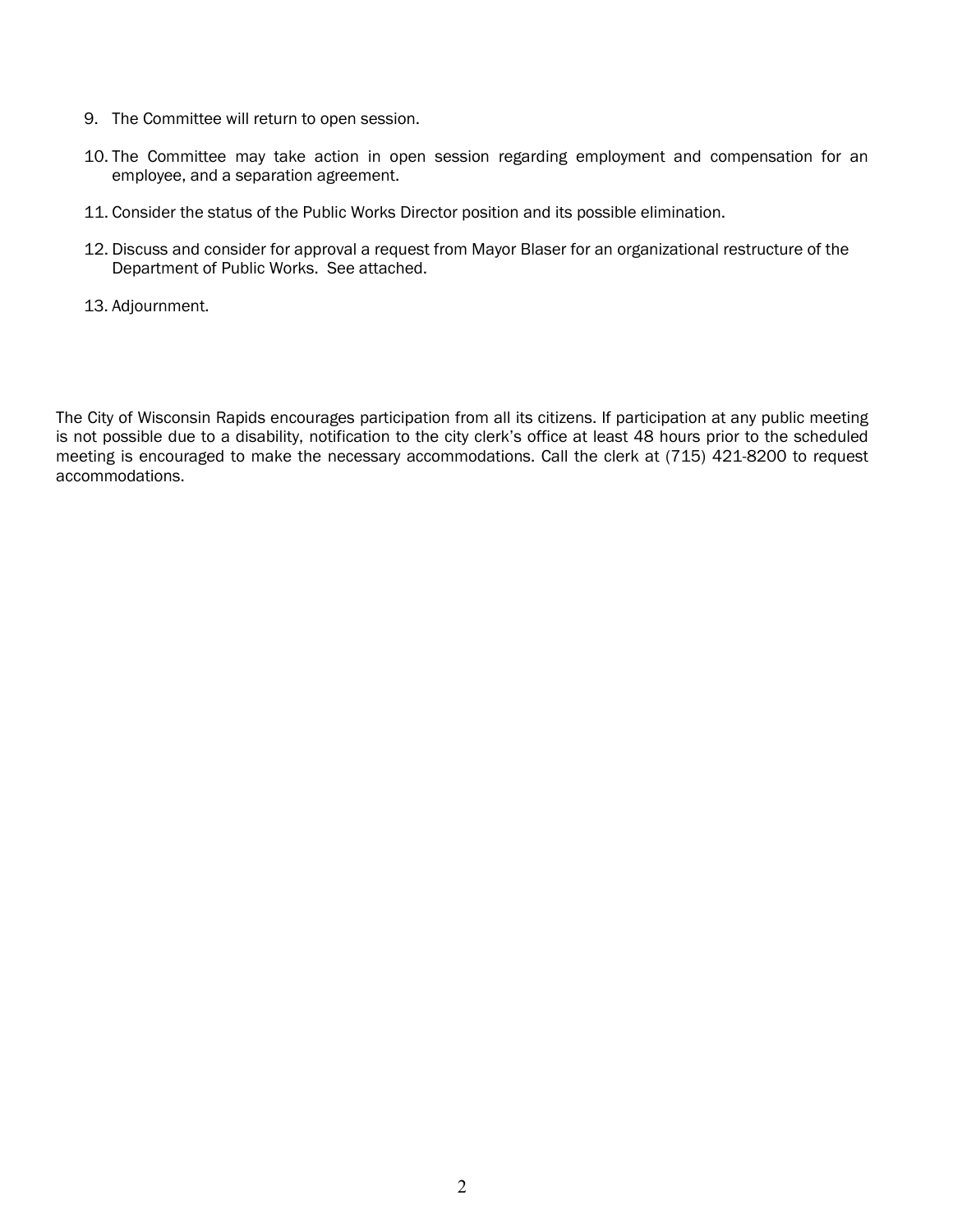

# **Overtime and On-Call Pay (Addition 3.7)**

# **1. SCOPE**

This policy applies City employees who are classified as hourly or salaried non-exempt. This policy does not apply to City employees who are classified as salaried.

 $*$  \* \* \* \*

### **3. PROCEDURES**

3.7 On-Call Pay for DPW Relief Supervisors and Engineering Technicians. DPW Relief Supervisors and Engineering Technicians will receive \$30 per day when they are on call (in addition to their Relief Supervisor hourly rate when they work as Relief Supervisor).

 $*$  \* \* \* \*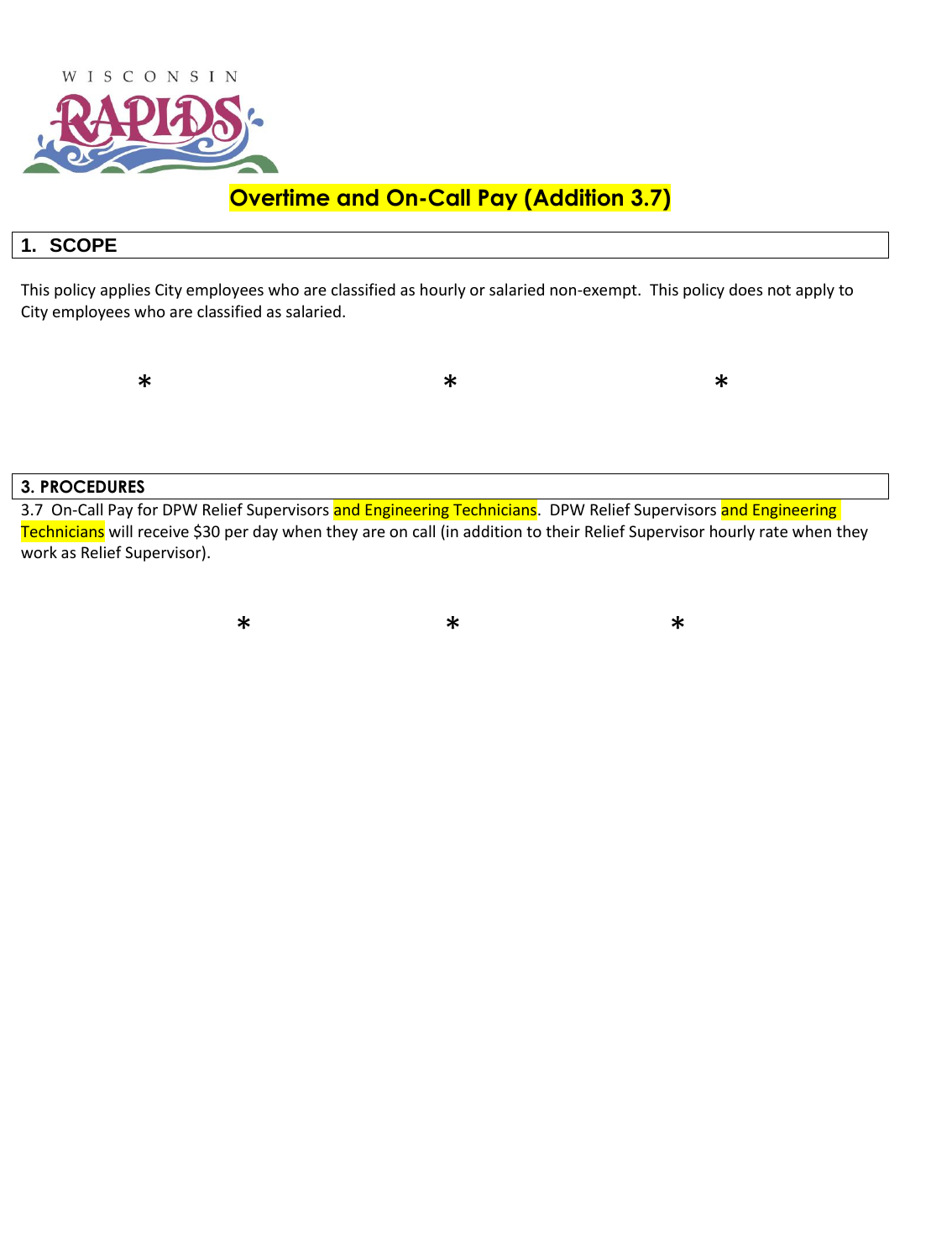

# **Copy and Fax Machine Use**

# **1. SCOPE**

This policy applies to all employees of Wisconsin Rapids.

## **2. PURPOSE**

To provide employees with appropriate guidelines regarding the personal use of copy and fax machines.

## **3. POLICY BODY**

Employees may use the copy and fax machines for personal use. Employees will be charged \$.25 per page for copies and faxes unless the Department Head waives the charge for any number less than 10 copies.

### **4. PROCEDURES**

- 1. Employees will notify the Department Head when making personal copies or sending personal faxes.
- 2. Department Head must approve the charges.
- 3. Employees will make payments for charges to the **Finance Department.**